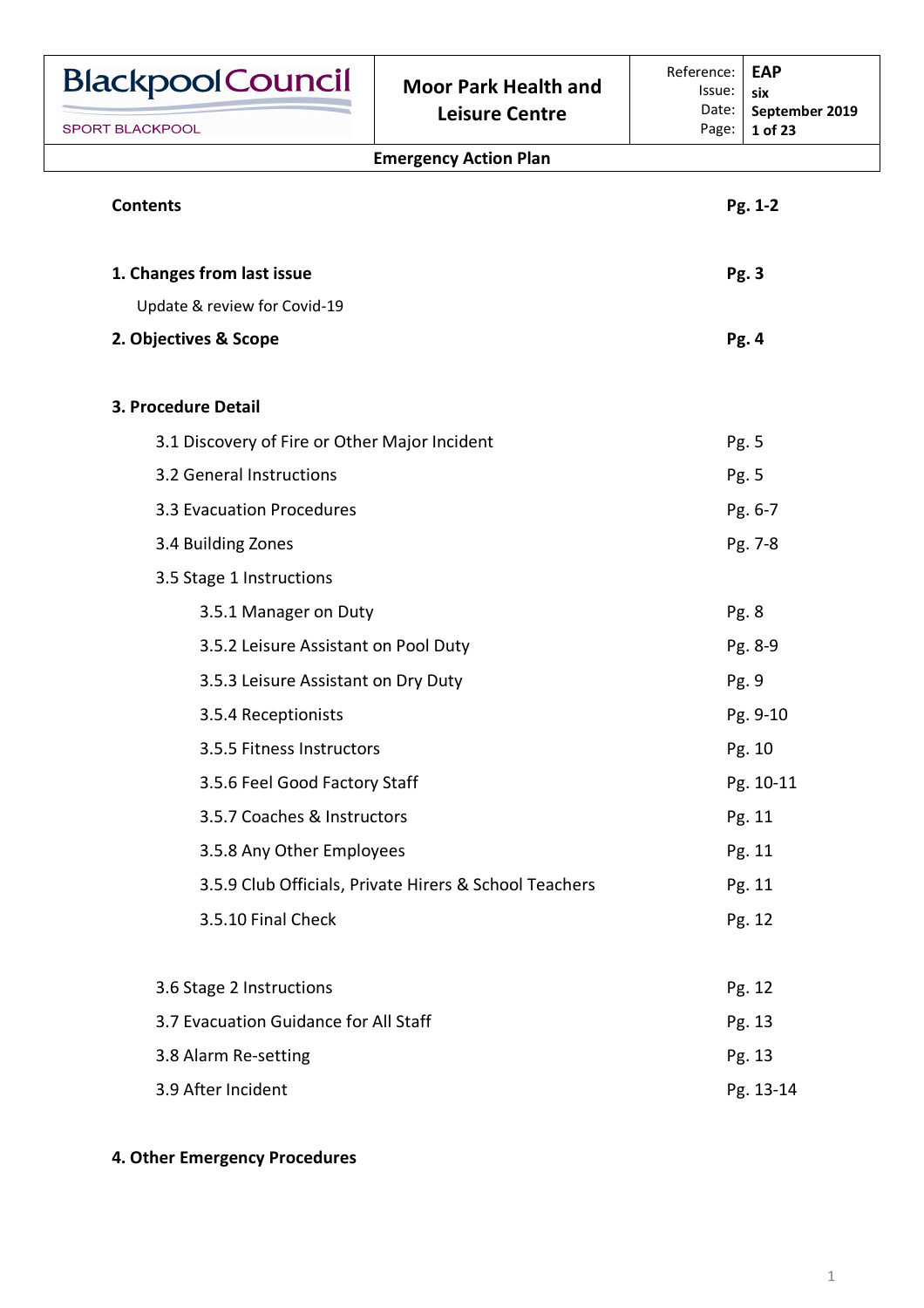| <b>BlackpoolCouncil</b>            | <b>Moor Park Health and</b>  | Reference:<br>Issue: | <b>EAP</b><br>six         |
|------------------------------------|------------------------------|----------------------|---------------------------|
| <b>SPORT BLACKPOOL</b>             | <b>Leisure Centre</b>        | Date:<br>Page:       | September 2019<br>2 of 23 |
|                                    | <b>Emergency Action Plan</b> |                      |                           |
| 4.1 Gas Leak                       |                              |                      | Pg. 15                    |
| 4.2 Chemical Spill                 |                              |                      | Pg. 15                    |
| 4.3 Lighting Failure               |                              |                      | Pg. 15-16                 |
| 4.4 Flooding                       |                              |                      | Pg. 16                    |
| 4.5 Major Structural Damage        |                              |                      | Pg. 16                    |
| 4.6 Bomb Threat or Suspect Package |                              |                      | Pg. 16-17                 |
| 4.7 Faeces                         |                              |                      | Pg. 17                    |
| 4.8 Blood & Vomit                  |                              |                      | Pg. 18                    |
| 4.9 Disorderly Behaviour           |                              |                      | Pg. 18                    |
| 5.0 Covid 19                       |                              |                      | Pg. 19                    |
|                                    |                              |                      |                           |
| 5. Contacts in Event of Emergency  |                              |                      | Pg. 22                    |
| 5.1 Additional Contact Information |                              |                      | Pg. 22                    |
| 6. Business Continuity Plan        |                              |                      | Pg. 23                    |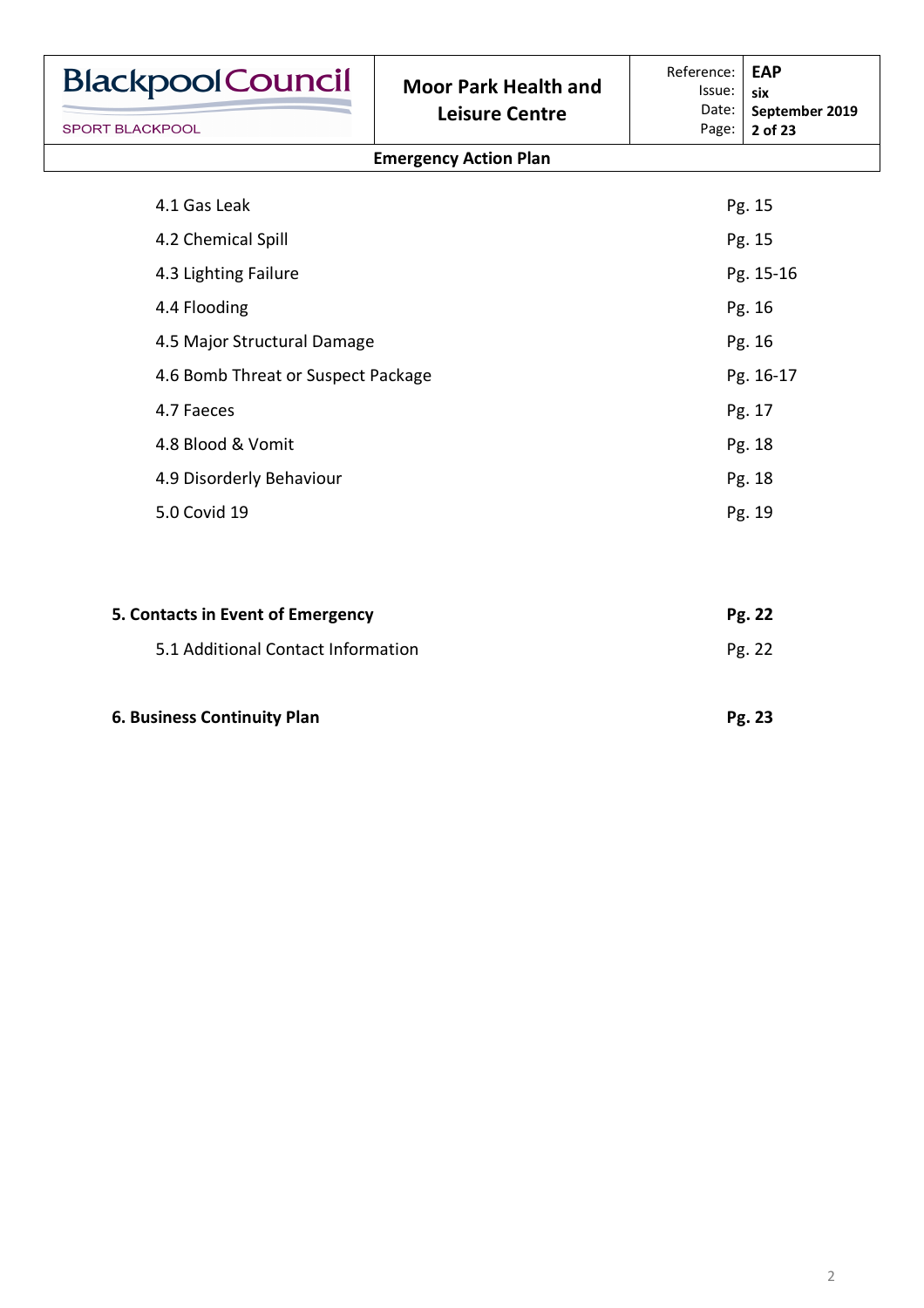| <b>BlackpoolCouncil</b> | <b>Moor Park Health and</b> | Reference:   EAP<br>Issue: six |                        |
|-------------------------|-----------------------------|--------------------------------|------------------------|
|                         | <b>Leisure Centre</b>       |                                | Date:   September 2019 |
| <b>SPORT BLACKPOOL</b>  |                             |                                | Page: $\vert$ 3 of 23  |

# **1. Changes from Last Issue**

4.10 Update & review for Covid-19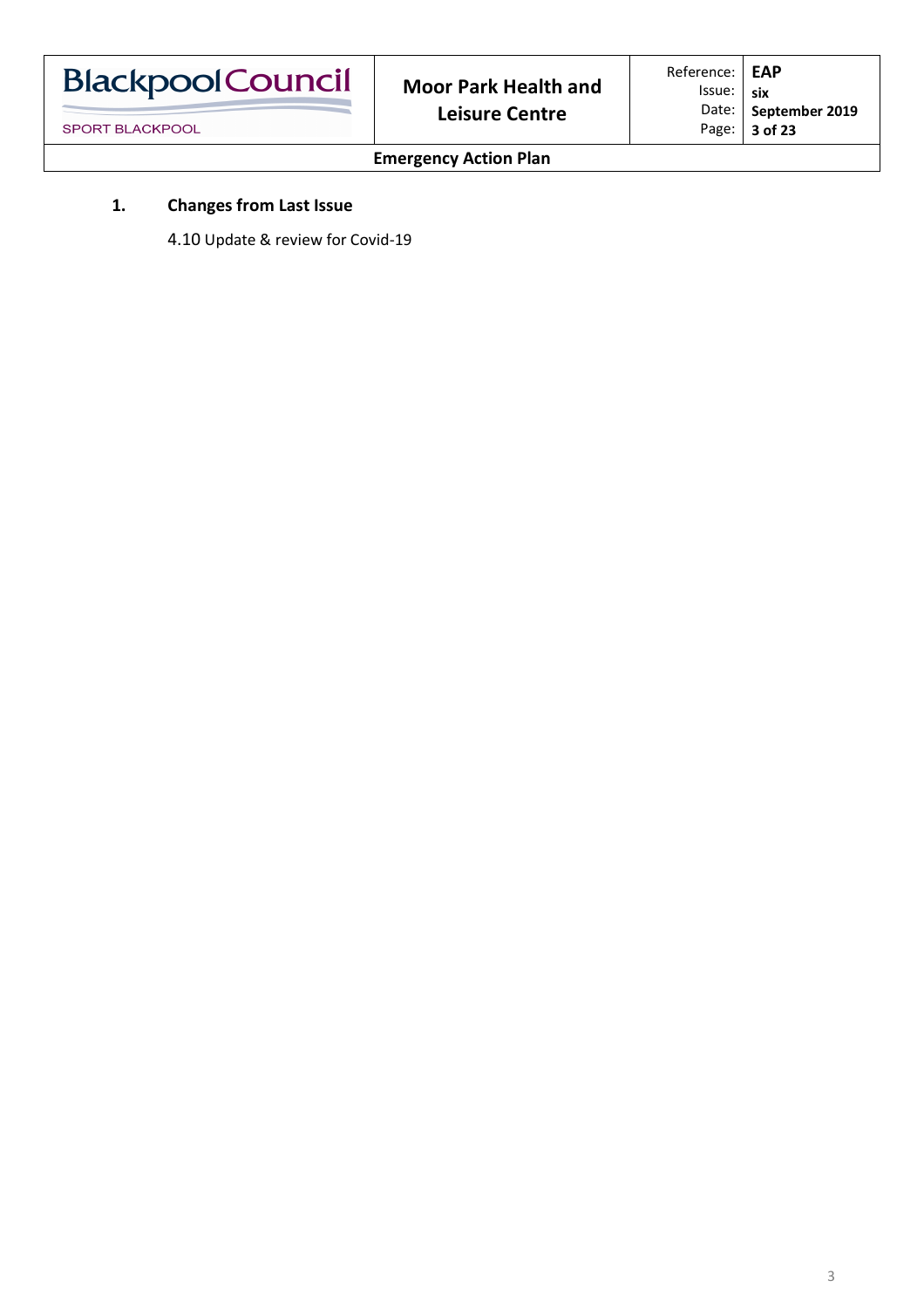| <b>Blackpool Council</b> |  |
|--------------------------|--|
|                          |  |

# **2. Objective and Scope**

To ensure fire alarm activation, fires and other evacuation and emergency requirements are dealt with efficiently and effectively.

This procedure details the process for dealing with fire and evacuation emergencies.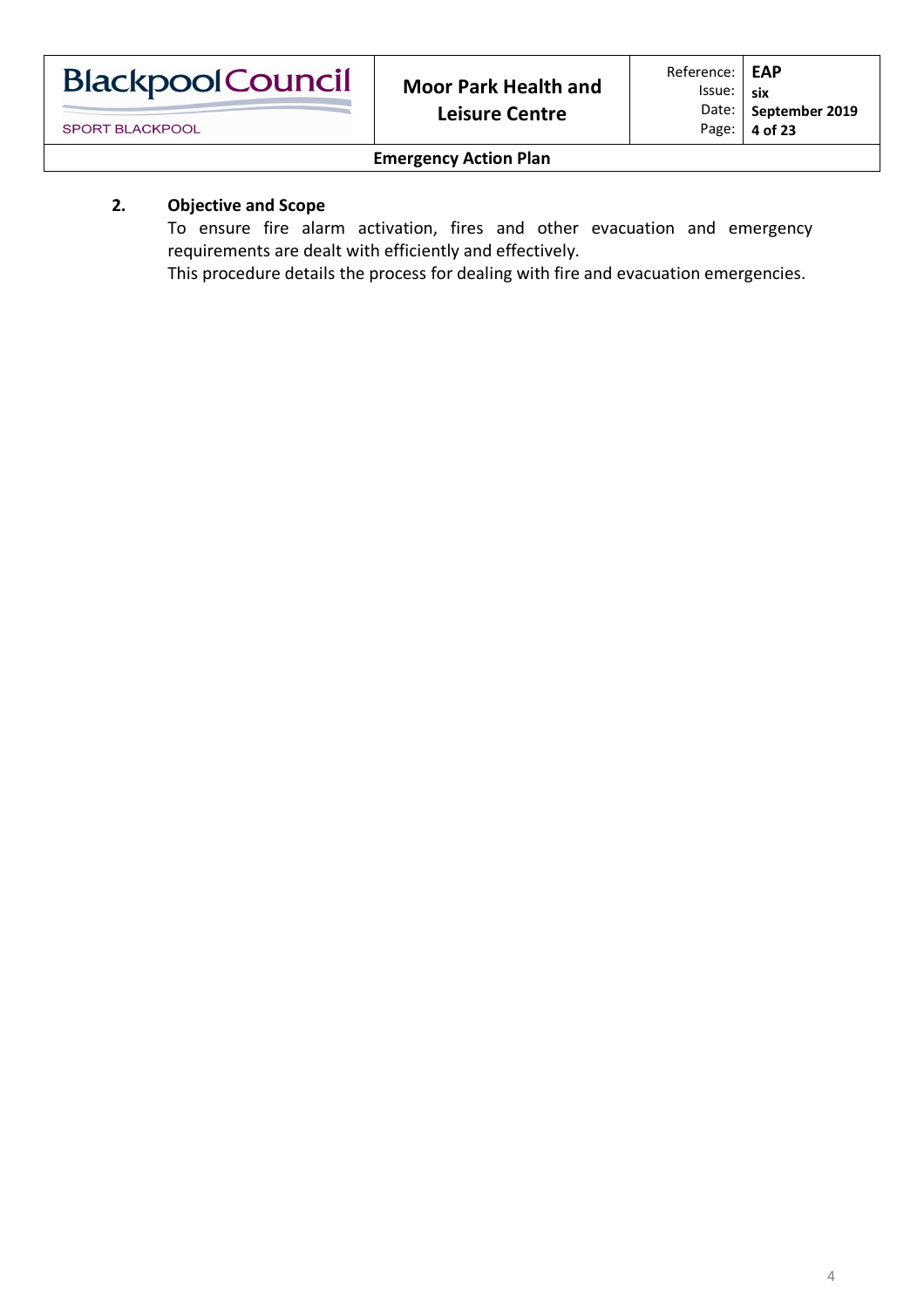#### **3. Procedure Detail**

#### **3.1 Discovery of A Fire or Other Major Incident**

The fire alarm system at Moor Park is connected to the Fire Brigade via a monitoring centre. However there is still a requirement to dial (9) 999 in the event of a confirmed activation in order to relay the details of the incident to the emergency services.

On activation of the alarm the alarm monitoring company will contact the site calling the back phone in the back office, this allows an opportunity to report a false activation or confirm an emergency. The alarm monitoring company will then either call out or stand down the fire brigade.

If you discover a fire, however small, an immediate decision must be made, CAN YOU DISTINGUISH IT IMMEDITELY? If in any doubt, or you feel that you need kelp or the fire is not immediately extinguished then the following procedure must be followed.

#### **3.2 General Instruction**

Discovering a fire:

If a member of staff detects or becomes aware of a major incident, fire or significant amounts of smoke anywhere on the premises and it cant be extinguished or the source cannot be detected they must;

- Operate the nearest Fire Alarm Call Point.
- Evacuate the building by the nearest safe exit route escorting members of the public out,
- Close the doors on the way out and report to the control point at the reception as detailed by the manager on shift,
- Assemble at the designated Fire Assembly Point in the car park at the front of the building or the Fire Assembly Point in the car park at the rear of the building.
- In the event of a confirmed fire the manager on duty must call 9(999) to confirm the fire.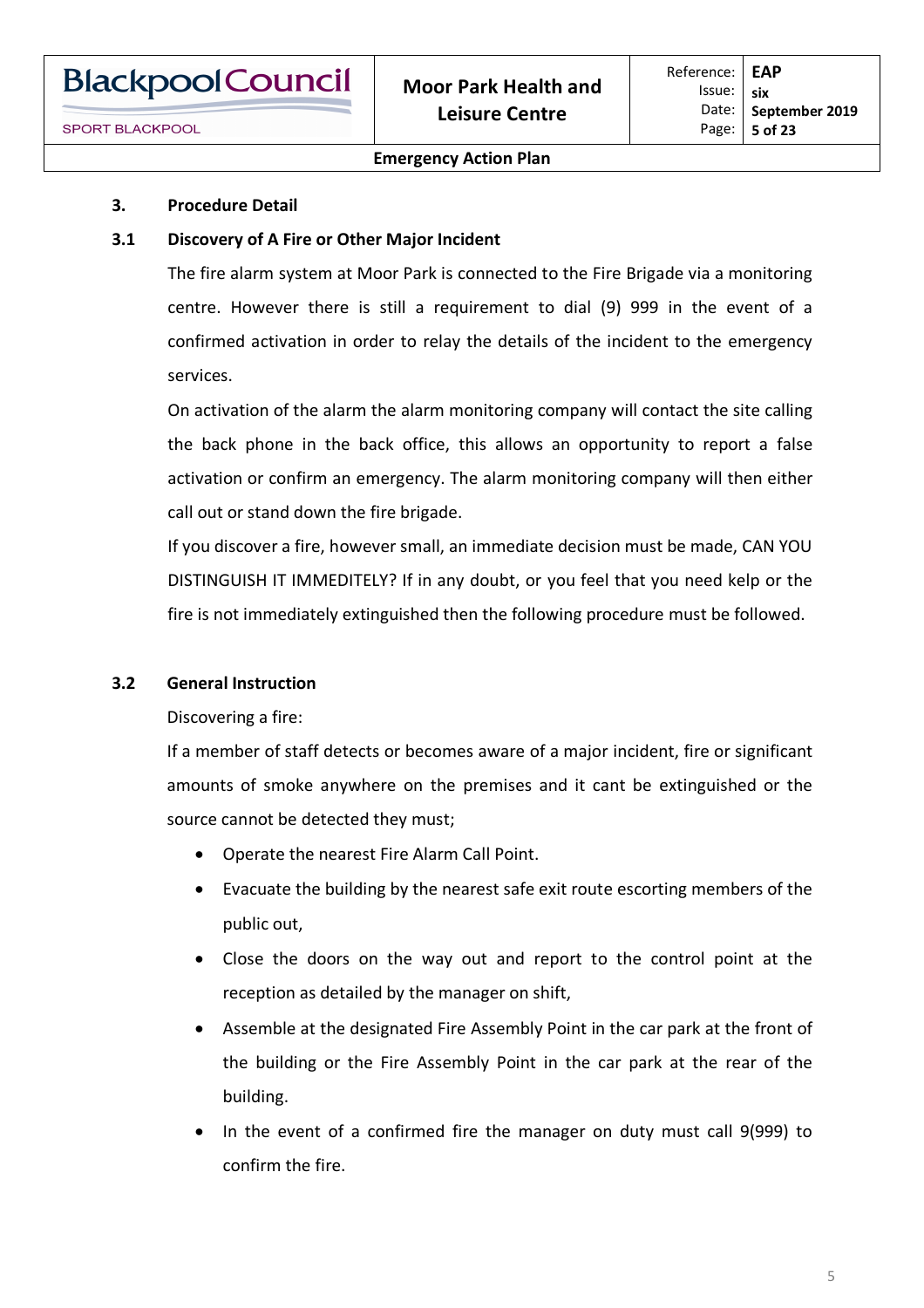#### **3.3 Evacuation Procedures**

Moor Park Health & Leisure Centre operates a two-stage evacuation process in order to protect certain members of the public from the elements in the event of a false alarm.

#### **STAGE 1**:

- Pool Hall is prepared for evacuation by clearing the pools and changing areas. Customers and staff are held at 'Holding Points'. Wheelchair users are held at the fire exit holding point within the spectator area on poolside.
- All Other Areas are evacuated immediately.

#### ` **STAGE 2:**

• If necessary Pool Hall is evacuated. Stage 2 can immediately follow Stage 1 if required.

#### **Evacuation Procedure for Disabled users & groups:**

Moor Park Health and Leisure Centre can be used by customers who are less ambulant or require wheel chairs. If the customers are on the ground floor they follow the same procedures as all customers.

If they are in the swimming pool at the time of an alarm, they will be removed from the pool by Leisure assistants using the appropriate hoist.

If they are on the first floor at the time of an alarm activation, they can be directed to either of the two Refuge Areas, one on the first floor landing of the customer stair well the other on the first floor landing on the fitness studio stair well. They can be held here until a trained **member of staff** is available to provide assistance down the stairs using the evacuation chairs (if required), that are located in the Refuge Areas.

For any disability groups that are using the pool for their sessions, the poolside marshall and/or their assistant (polar bears only) will be on pool side during the sessions and will assist the evacuation under the instruction of the centre staff. If the fire alarm sounds the leisure assistants will evacuate the pool as normal and the poolside marshall will communicate with the staff to assist if required.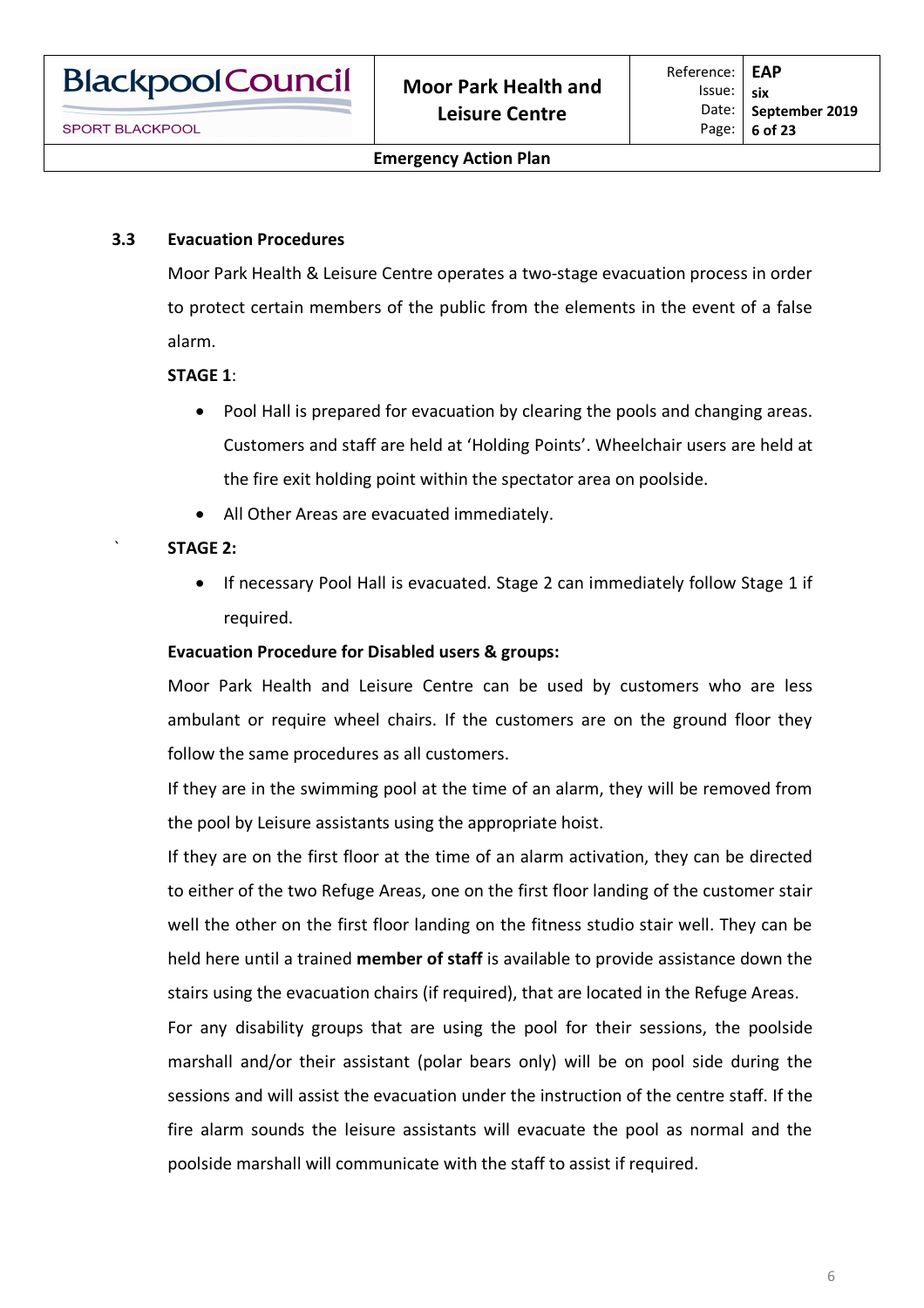#### **Emergency Action Plan**

With regards to users who are physically disabled and require a wheelchair, we will only allow a maximum of **two** in the pool at any one time. When the alarm sounds the leisure assistants on poolside will evacuate them from the pool using the arjo hoist and the poolside marshall will communicate with the carers to make their way to the user's wheelchair, which will be kept on poolside during the session. The carer will then make their way to the arjo hoist and transfer them to their wheelchair where they will hold them at the designated holding points on poolside. For users that require wheelchairs, they will be held at the fire exit holding point within the spectator area on poolside.

**Please note:** The normal current holding points will still be used for all able users.

#### **3.4 Building Zones**

The building is split into 4 Zones; they are:

| <b>Wet Zone</b>            | Pool hall, Changing Area, Spectator area and     |  |
|----------------------------|--------------------------------------------------|--|
|                            | Plant room.                                      |  |
| Dry Zone                   | Dry side Changing rooms, reception toilets and   |  |
|                            | reception.                                       |  |
| <b>Lower Sports Zone</b>   | Sports Hall and store rooms, Exercise studio and |  |
|                            | store room, Spinning studio and Meeting room.    |  |
| <b>Upper Activity Zone</b> | Staff Rooms, Administration Office, Managers     |  |
|                            | Office, Fitness studio, Feel Good Factory, Upper |  |
|                            | plant room.                                      |  |

- The Pool Hall contains holding points for customers from the pool and wet changing areas. This is so that customers do not necessarily need to be evacuated until a confirmed or suspected problem has been identified.
- In the event that a major emergency is in the pool hall itself and the pool hall fire exits cannot be used, then customers can be evacuated through another safe exit.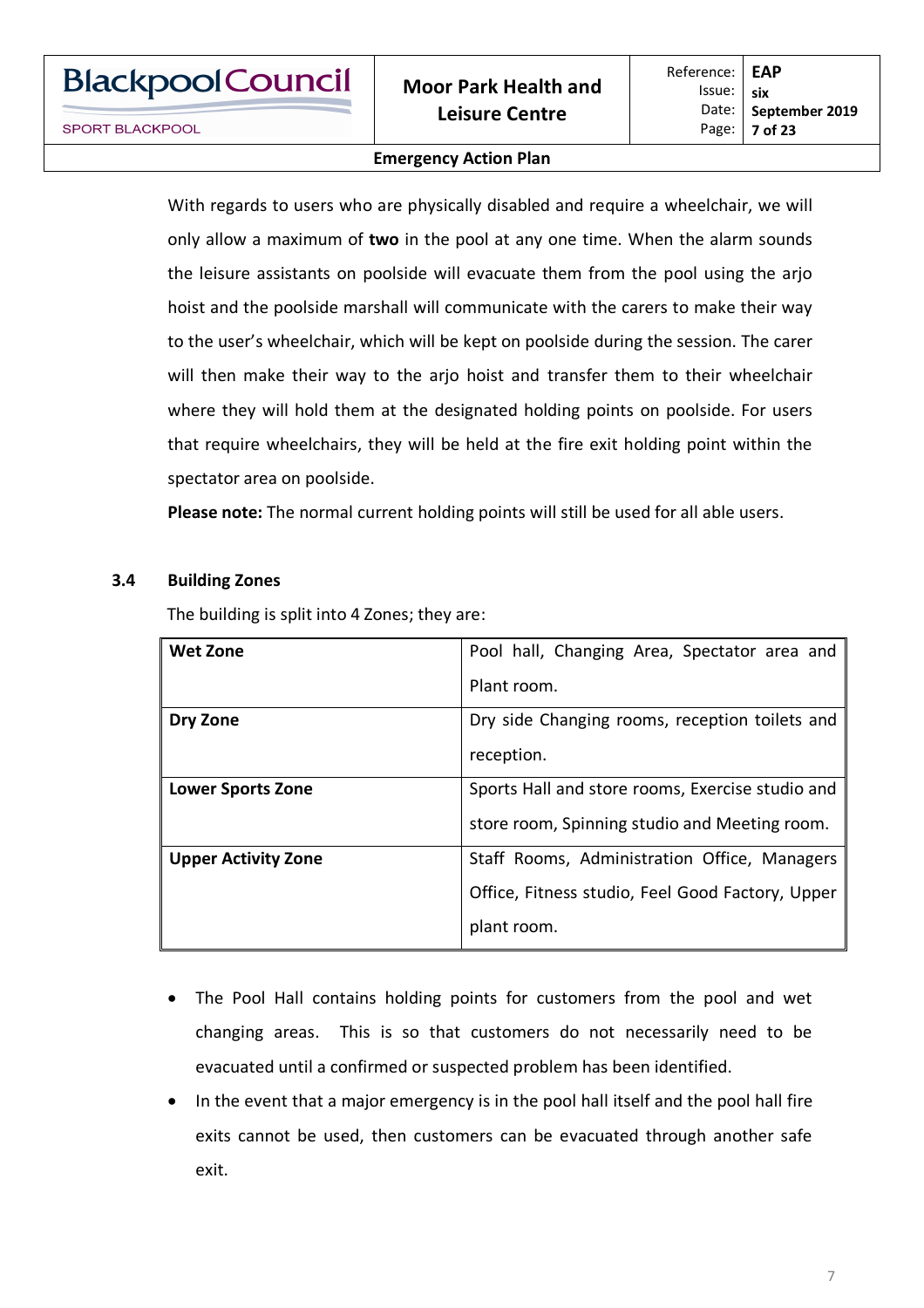**BlackpoolCouncil** 

• All other areas are fully evacuated once the fire alarm is activated or upon instruction.

# **3.5 Stage 1 Instructions**

## **3.5.1 The Manager on Duty**

On hearing the fire alarm the manager must proceed to the fire control panel at reception to establish the whereabouts of the problem check the area and take appropriate action.

They should then direct the staff by radio as to what action to take.

The Manager on duty will, where practicable, inform the Facilities Manager of the NHS side of the building and the staff in the Library of the nature of the alarm and liaise with them regarding actions to be taken

The manager should liaise with the emergency services when they arrive who will then take over control of the situation.

# **3.5.2 Leisure Assistants on Pool**

Leisure Assistants on Pool are responsible for evacuating the **Wet Zone**.

The Leisure Assistants must immediately begin to clear all bathers from the pools and guide them to the 'Holding Points' at the poolside Fire Exits.

For users that require wheelchairs, they will be held at the fire exit holding point within the spectator area on poolside.

This exercise must be carried out quickly and with firmness. No-one must be allowed to return to the changing areas for clothing.

Swimming teachers / coaches are asked to take their pupils to the holding point in an orderly manner.

Once the pools have begun to clear: the manager on duty will appoint the following roles;

Leisure Assistant 1 is to control the Learner Pool Holding Point.

Leisure Assistant 2 is to control the Main Pool holding point.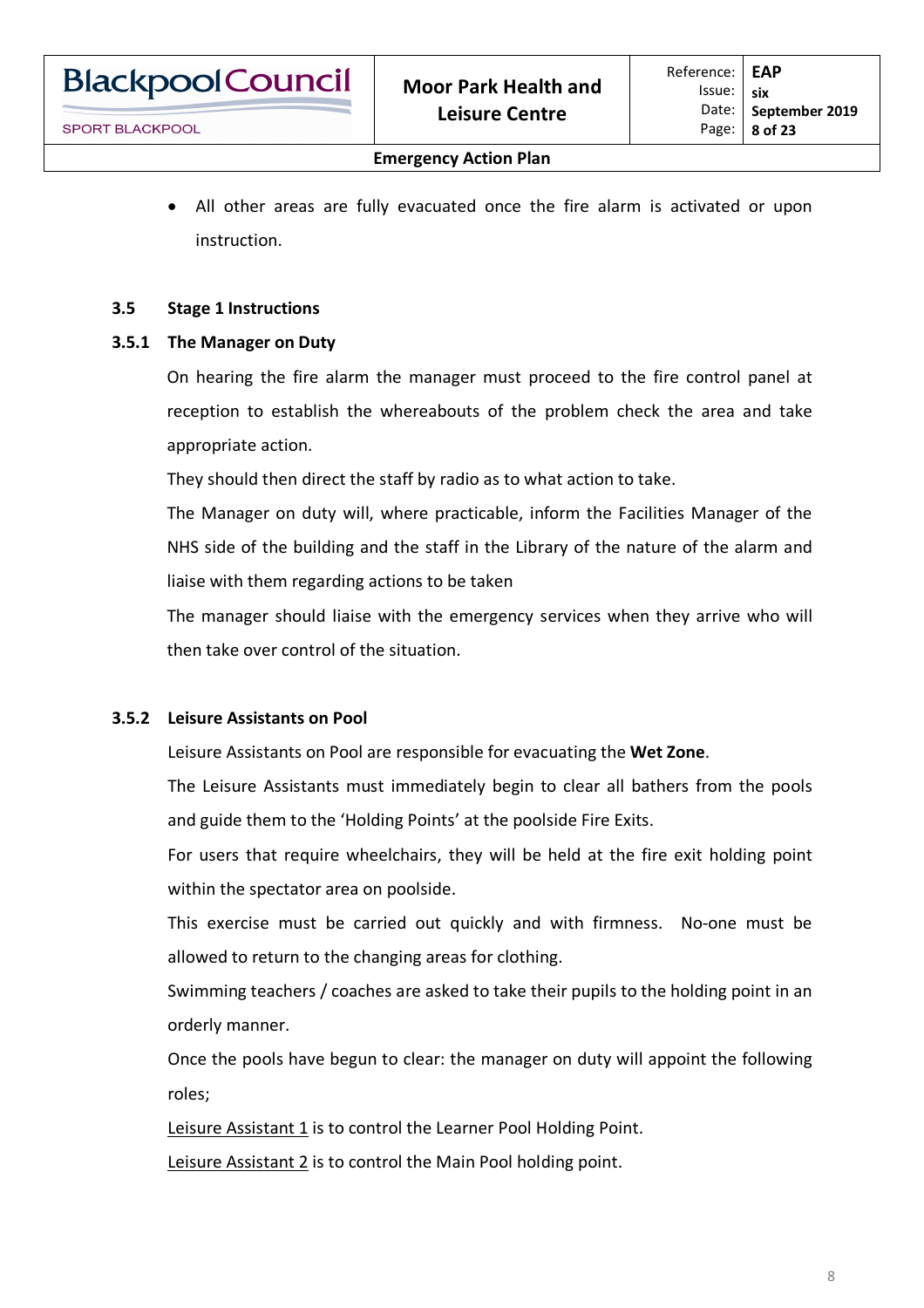Leisure Assistant 3 is to proceed to and take control of the changing area holding point.

Where only one Leisure Assistants is supervising the pools, they are to clear the pools and direct customers to the holding points only. An additional member of staff will be detailed to clear the changing areas.

# **3.5.3 Leisure Assistants on Dry Side Duties**

Leisure Assistants on Dry Side duties are responsible for evacuating the **Dry Zone** and

#### **Lower Sports Zone**

On hearing the fire alarm or instruction to evacuate all Leisure Assistants not on active pool duty are to report to the manager on duty at reception, or by radio, in order to receive instruction.

If already in an identified Zone they can contact the manager on duty by radio for instruction. If possible, staff should guide customers out of the building along the way.

**Please note:** There are fire evacuation chairs situated in the stairwell of the customer stairs and at the rear of the fire exit in the fitness studio. These are to evacuate customers who would otherwise need the lift to access the ground floor.

**After completion Leisure Assistants must report to the manager on duty and inform them which areas have been cleared.**

# **3.5.4 Receptionists**

The Receptionist(s) should immediately stop admissions and lock the tills.

After consulting with the manager on duty, if the actual problem is known, they should dial (9) 999, when the operator answers ask for the fire brigade and relay the problem.

Only when then this has been done they should direct all persons in the foyer out of the main doors or fire exits as appropriate instructing them to wait outside at the ASSEMBLY POINT (located at the rear of the building on the car park), well clear of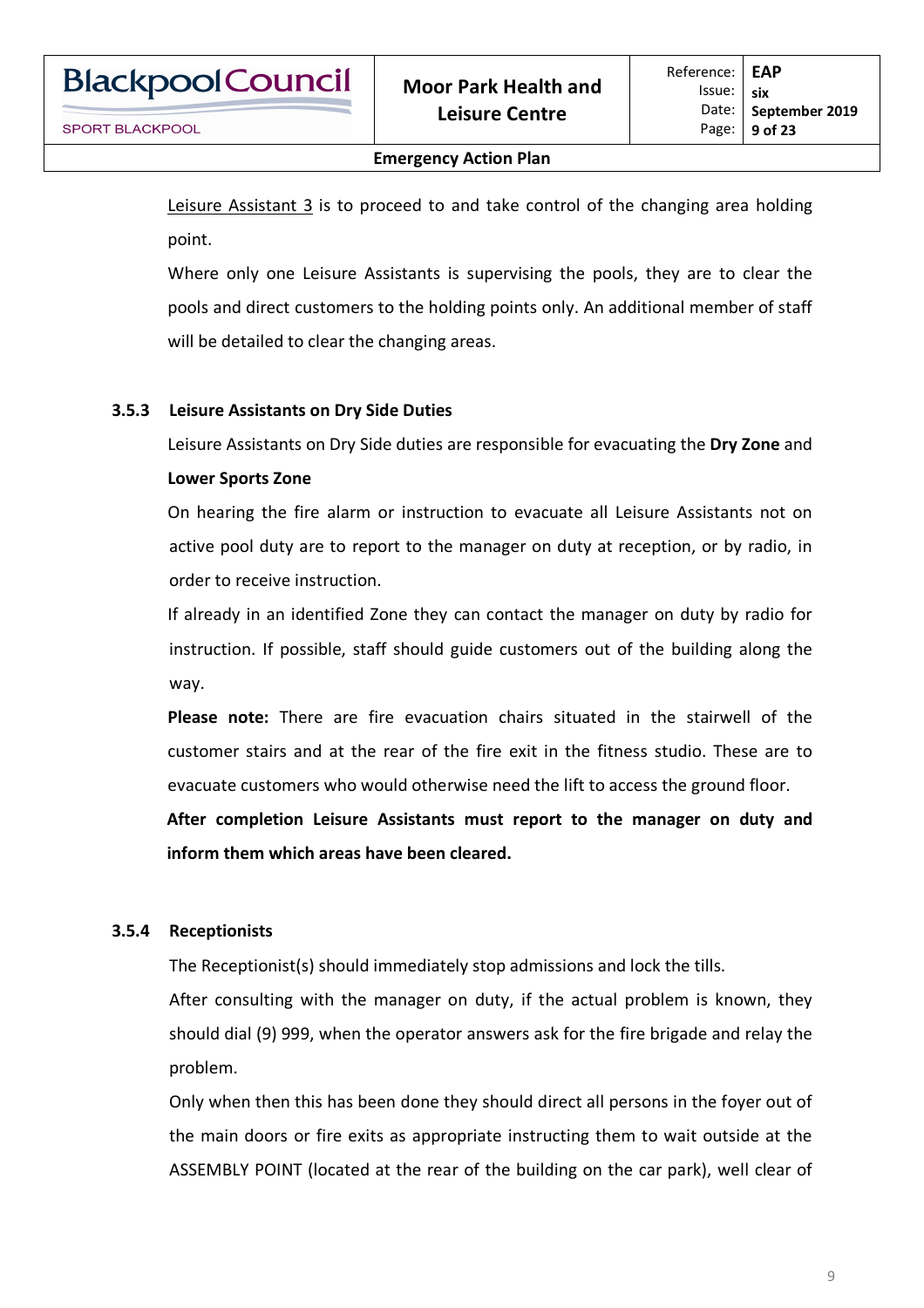the building until the emergency has been resolved.

If a stage 2 evacuation is determined, they should then collect the Emergency Evacuation Box and leave the centre by the main entrance (if safe to do so), they should and remain outside the main entrance doors to prevent unauthorised entry during the emergency period. A member of staff will collect the evacuation box from the receptionist and report to the Assembly Point.

If available, the additional receptionist should report to the manager on duty to provide assistance with the building evacuation.

**After completion of any evacuation staff must report to the manager on duty and inform them which areas have been cleared.**

#### **3.5.5 Fitness Instructors**

Fitness Instructors are responsible for evacuating the **Upper Activity Zone**.

Fitness Instructors should first clear fitness studio via the nearest safe exit and direct them to the Assembly Point in the car park at the rear of the building.

They should then check the rest of the zone and ensure the Feel Good Factory door is locked and check the staff and office areas are clear closing doors behind then.

After completion Fitness Instructors should report to the manager on duty in case assistance is needed to evacuate other areas of the building.

**Please note:** There are fire evacuation chairs situated in the stairwell of the customer stairs and at the rear of the fire exit in the fitness studio. These are to evacuate customers who would otherwise need the lift to access the ground floor.

**After completion Fitness Instructors must report to the manager on duty and inform them which areas have been cleared.**

# **3.5.6 Feel Good Factory Staff**

Feel Good Factory staff must clear the Feel Good Factory, and given the nature of some of the clients, must escort their clients to the nearest safe means of escape, closing doors behind them and to the nearest 'FIRE ASSEMBLEY POINT' in the car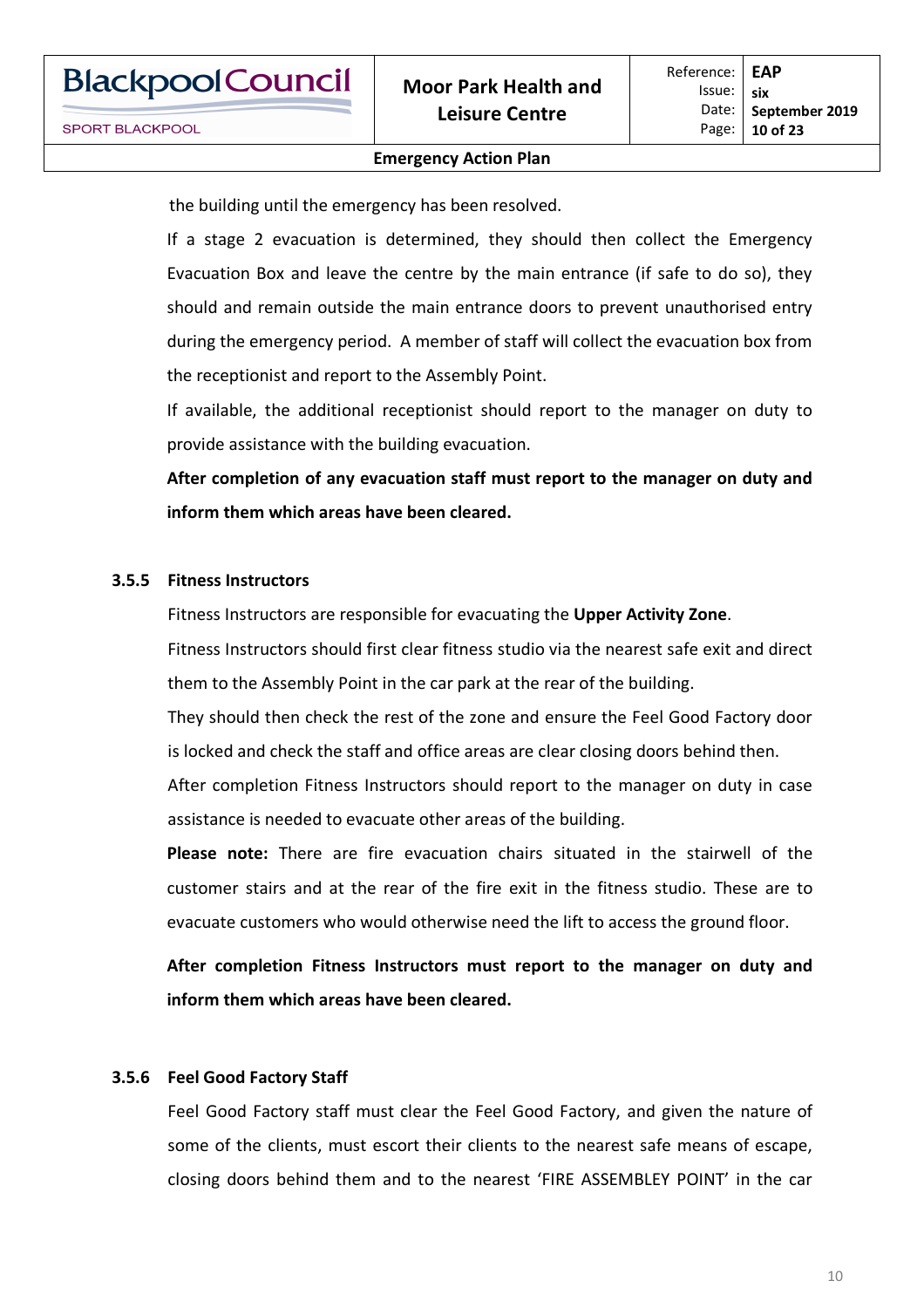park at the rear.

**Please note:** There are fire evacuation chairs situated in the stairwell of the customer stairs and at the rear of the fire exit in the fitness studio. These are to evacuate customers who would otherwise need the lift to access the ground floor.

#### **3.5.7 Coaches and Instructors**

Coaches and Instructors should clear the area in which they teach, closing doors behind them and leave the building via the nearest safe exit and escort customers along the way to the 'FIRE ASSEMBLEY POINT' in the car park at the rear of the building.

#### **3.5.8 Any other Employees**

Any other employees in the building should leave the building via the nearest safe exit and escort customers along the way to the 'FIRE ASSEMBLEY POINT' in the car park at the rear of the building.

If possible they should report to the manager on duty to provide assistance with the building evacuation.

**After completion of any evacuation staff must report to the manager on duty and inform them which areas have been cleared.**

#### **3.5.9 Club Officials/Private Hirers/School Teachers**

Club officials and those persons responsible for the private hire of the facility are to help clear their members from the area they are in via the nearest safe exit and make their way to the 'FIRE ASSEMBLEY POINT' in the car park at the rear of the building.

Evacuation drills are programmed for the School Swimming sessions every term and for Blackpool Polar bears twice per year in agreement with the Polar Bear committee.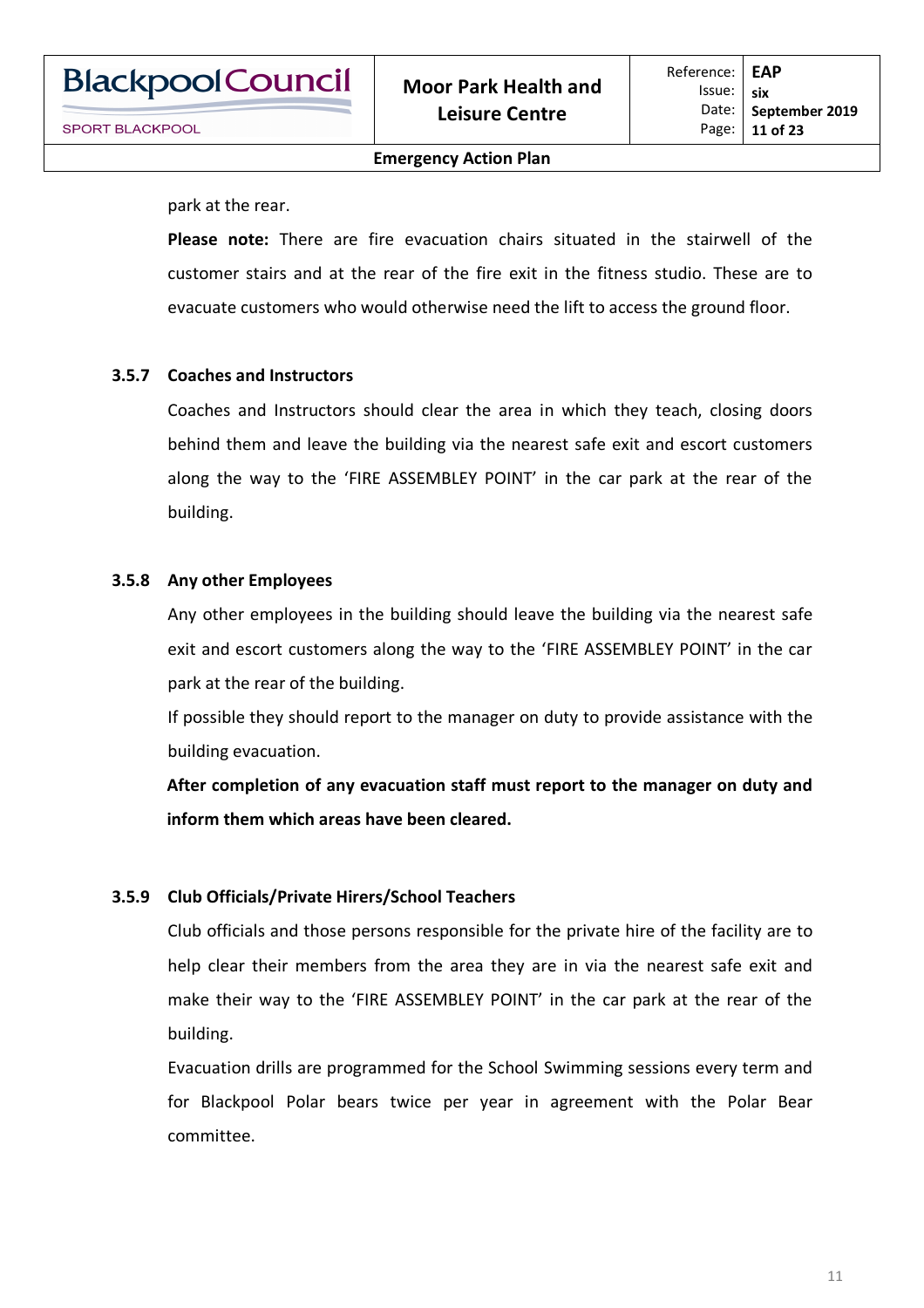## **3.5.10 Final Check**

The procedure described above should clear the majority of customers and staff from the Centre. However, there is a risk that some customers may be left. Therefore, the manager on duty will send a member of staff to make a quick sweep of the building to ensure that the building is clear.

If, in the opinion of the manager on duty it is too hazardous to send staff around the building then all staff are to remain at the 'FIRE ASSEMBLY POINT' and the Fire Brigade informed on arrival that the building has been evacuated but cannot be confirmed to be empty.

# **3.6 Stage 2 Instructions**

The decision to go to Stage 2 (Full Evacuation) may be made as follows:

- ANY MEMBER OF STAFF at a Holding Point has authority to open the fire exits should the effects of a fire become apparent (e.g. significant smoke, fumes, heat) or if there is any serious distress/panic amongst the patrons gathered at the Holding Point.
- ANY MEMBER OF STAFF who has set off the alarm on the basis of their knowledge of the situation in the period prior to the arrival of the Fire Brigade. Either they or their nominee will go to the Holding Points and order the fire exits to be opened.
- Upon their arrival at the premises, if they deem it necessary, ANY FIREFIGHTER may go to the Holding Point and order the fire exits to be opened.

Once the Emergency Exits in the Pool Hall have been open the customers can be directed and guided to the 'Fire Assembly Point' on the car park to the front or rear of the building.

The manager on duty should arrange for the any available staff to assist with First Aid and the distribution of survival blankets and to keep the group together until the Fire Brigade arrives.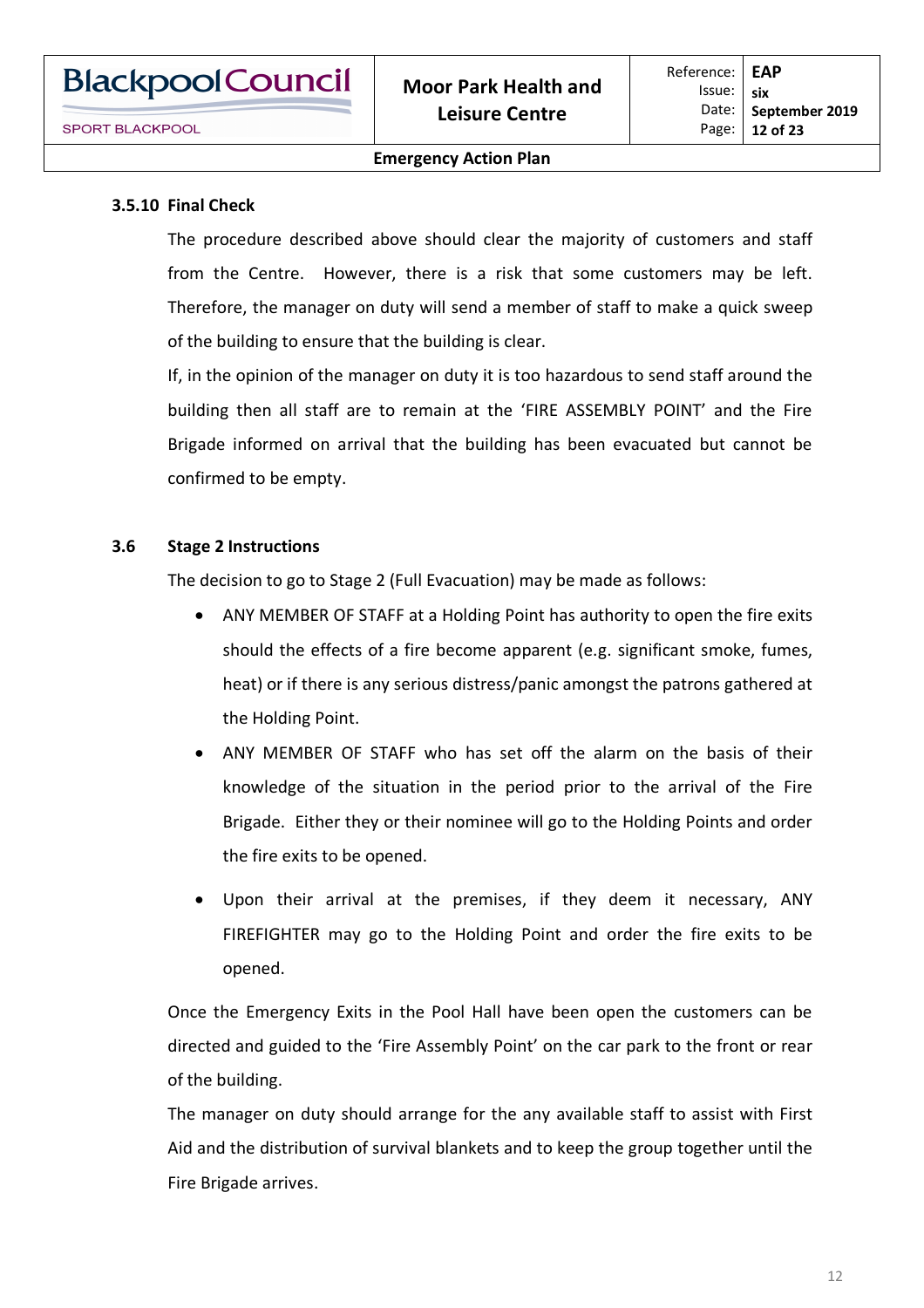# **3.7 Evacuation Guidance for All Staff**

Staff are to choose the quickest route to the allocated area, clear the area(s) and then report back to the manager on duty that the area(s) are all clear or detail the problems encountered.

Staff are to use safe routes around the Centre and avoid any danger to themselves. If they become aware of customers who may be trapped by blockages, fire, smoke or other dangers they are to report this to the manager on duty who can relay the information to the Emergency Services.

#### **DO NOT PUT YOURSELF AT RISK**

#### **3.8 Alarm Re-Setting**

After the evacuation is complete, the fire alarms may be silenced at the panel in the foyer by the manager on duty.

**Once the Fire Brigade have given the all clear, then the alarms can be reset and activities resumed.**

In the event of a CONFIRMED FALSE ALARM the alarm monitoring company can be contacted and the alarm reported as a false alarm this will prevent the Fire Brigade being called out.

#### **3.9 After the Incident**

Re-entry into the building will be determined by the manager on duty or the Fire Brigade.

The manager on duty may dependant on the emergency report any problems or organise minor works, but in any event the Leisure Manager and Senior Facilities and Operations Manager must be informed.

The manager on duty must complete an Incident Report Form.

The Manager on Duty must also check the gas shut off valve in the electrical cage in the Sports hall hangar (the key for the cage is located in the key safe). The gas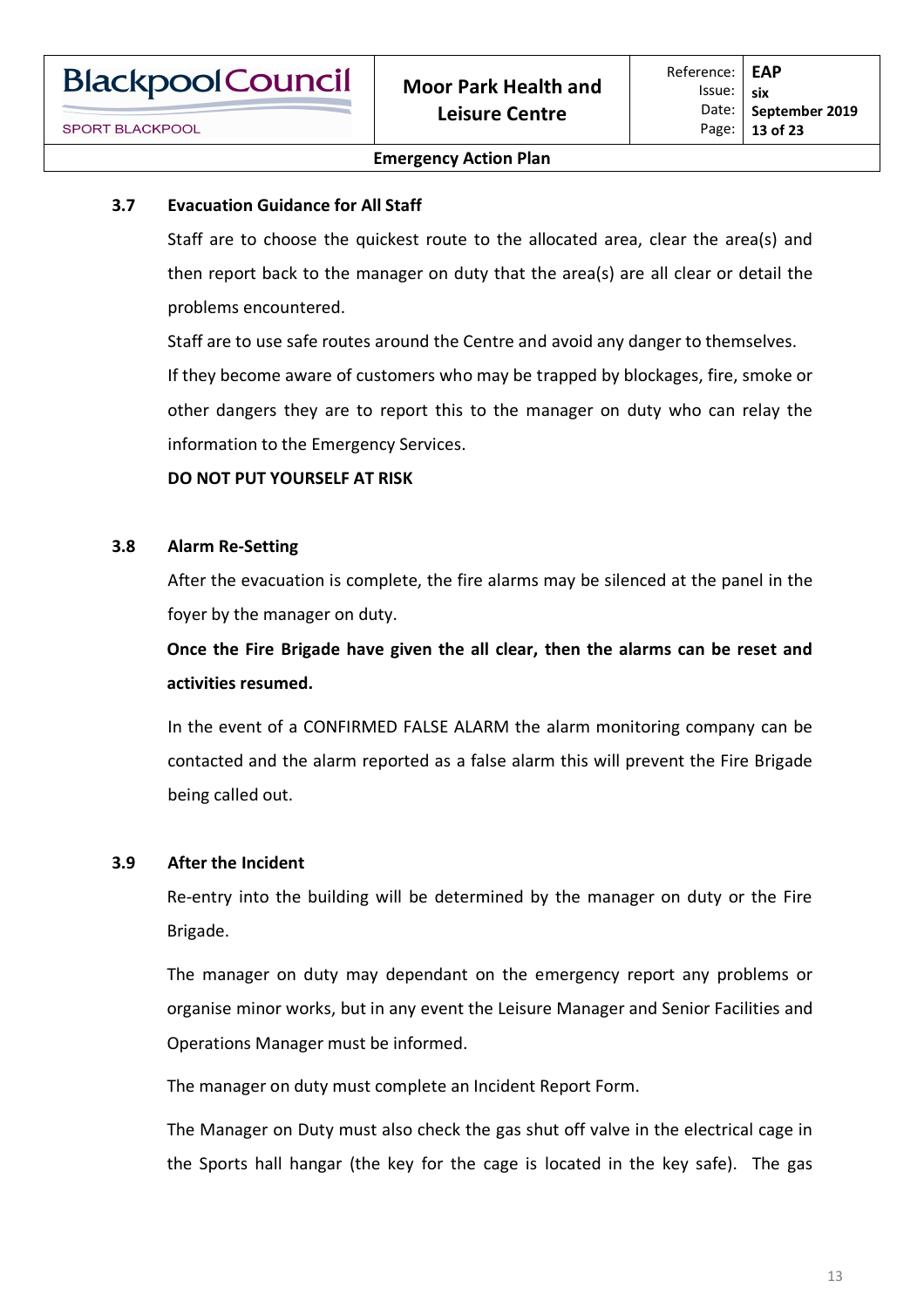#### **Emergency Action Plan**

isolation valve is a black "T" shaped handle located on the silver gas pipe. Following an alarm activation this handle will be found in the "shut" position, this means it will have been pulled into the pipe. To open you must pull the "T" bar out of the pipe. This must be reconnected following the resetting of the alarm.

Once the gas valve is checked the Manager on duty must then check the wetside plant room to make sure that the Heating & Ventilation control panel is operational. Pumps such as the Pool Calorifier, D.H.W.S, C.T Circuit, V.T Circuit and Boiler shunt may need resetting. This can be done by following the 'Reset Calorifier Pumps' section of the Backwashing SSOW (steps 50-60)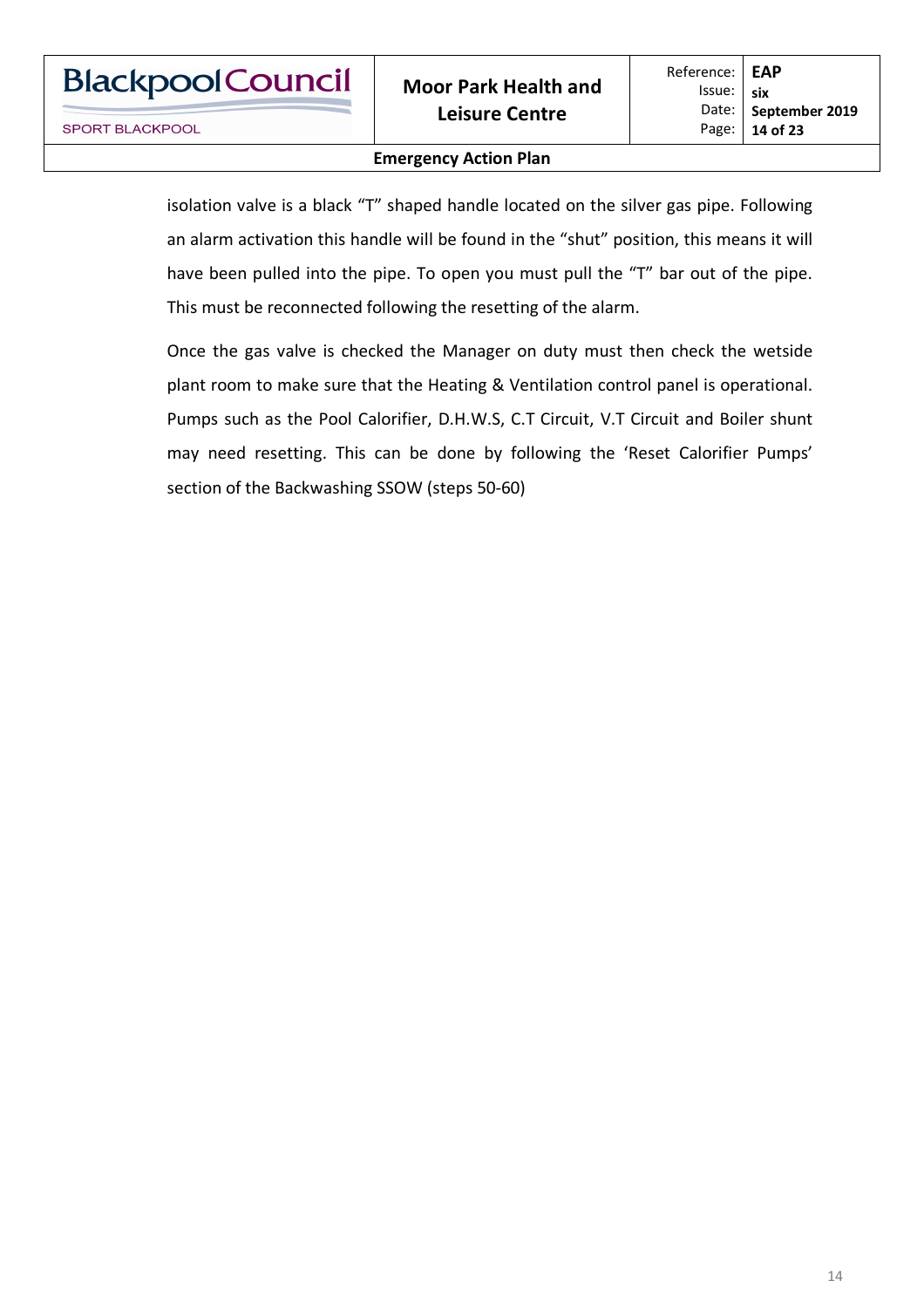

#### **4 Other Emergency procedures**

#### **4.1 Gas Leak**

If there is a reported smell of gas within the facility, the manager on duty must be contacted immediately and the emergency evacuation procedure followed. Customers and staff must be evacuated to the secondary assembly point which will be designated by the emergency services. Property Services must be informed immediately (476000).

The manager on duty should turn off the emergency gas as soon as possible; this is located next to the gas meter, in the locked area outside the first aid room.

An Incident Report Form must be completed *(REF: HS.ACC)*.

#### **4.2 Chemical Spillage**

If there is a chemical spillage in the pool plant room, a trained pool plant member of staff should locate the correct PPE and then isolate the pool plant by shutting it down at the main control panel.

If the spillage cannot be contained then Property Services must be informed immediately (476000) for a pool plant engineer to attend site.

The most harmful chemical on site is sodium hypochlorite, which is stored in a contained tank within a secure bulk tank which are both sat within a bund wall to stop spillage.

An Incident Report Form must be completed *(REF: HS.ACC)*.

#### **4.3 Lighting Failure**

If there is a power failure resulting in the lighting going off, the emergency lighting will automatically come on. The emergency evacuation procedure followed immediately and Property Services must be rang (476000).

The manager on shift will issue torches to the staff, if out of daylight hours.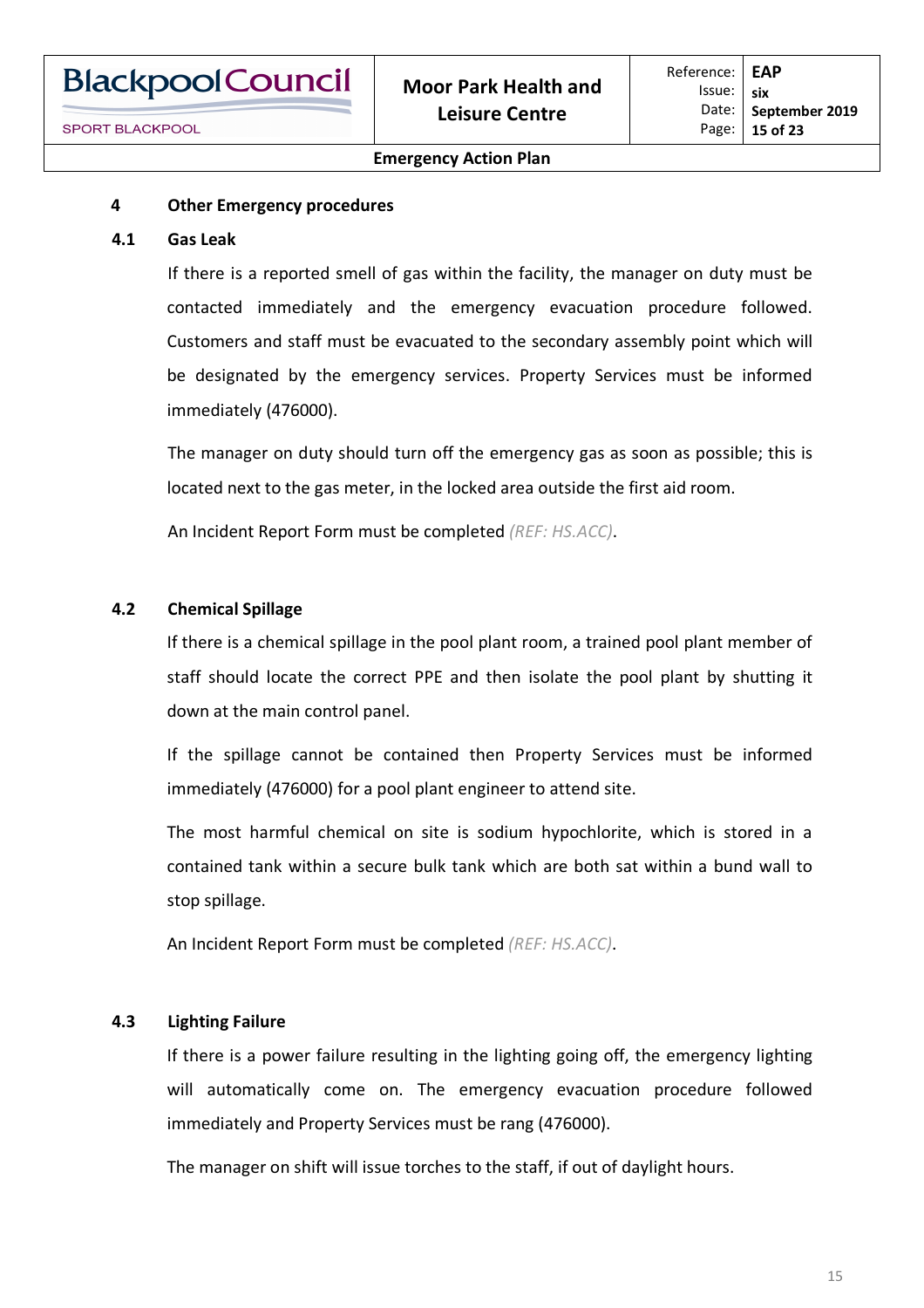**BlackpoolCouncil** 

An Incident Report Form must be completed *(REF: HS.ACC)*.

# **4.4 Flooding**

If there is a flood, the manager on shift must be contacted immediately and action will be decided depending on the flooded area.

If the flood can be contained it may only be necessary to evacuate an area of the building however if it cannot be controlled the whole building may require evacuation.

If it's the latter the emergency evacuation procedure should be followed and Property Services must be rang (476000).

An Incident Report Form must be completed *(REF: HS.ACC)*.

## **4.5 Major Structural Damage**

If major structural damage is seen or reported, the manager on duty must be contacted immediately and it will be decided if and which area(s) require evacuating.

If the structural damage is isolated to one area, then just that are will be evacuated immediately, if the structural damage is going to affect the whole building, then the emergency evacuation procedure should be followed and the emergency services called (999).

An Incident Report Form must be completed *(REF: HS.ACC)*.

# **4.6 Bomb Threat or Suspect Package**

If a telephone message be received that a bomb is in the building, the person taking the call should learn as much information as possible from the caller. The 'bomb threat' form (HS.BT) at reception should be used to prompt the right questions to fill out the form, if time, ask the right questions in the correct order, i.e.

- 1. What time will it explode?
- 2. Where is it?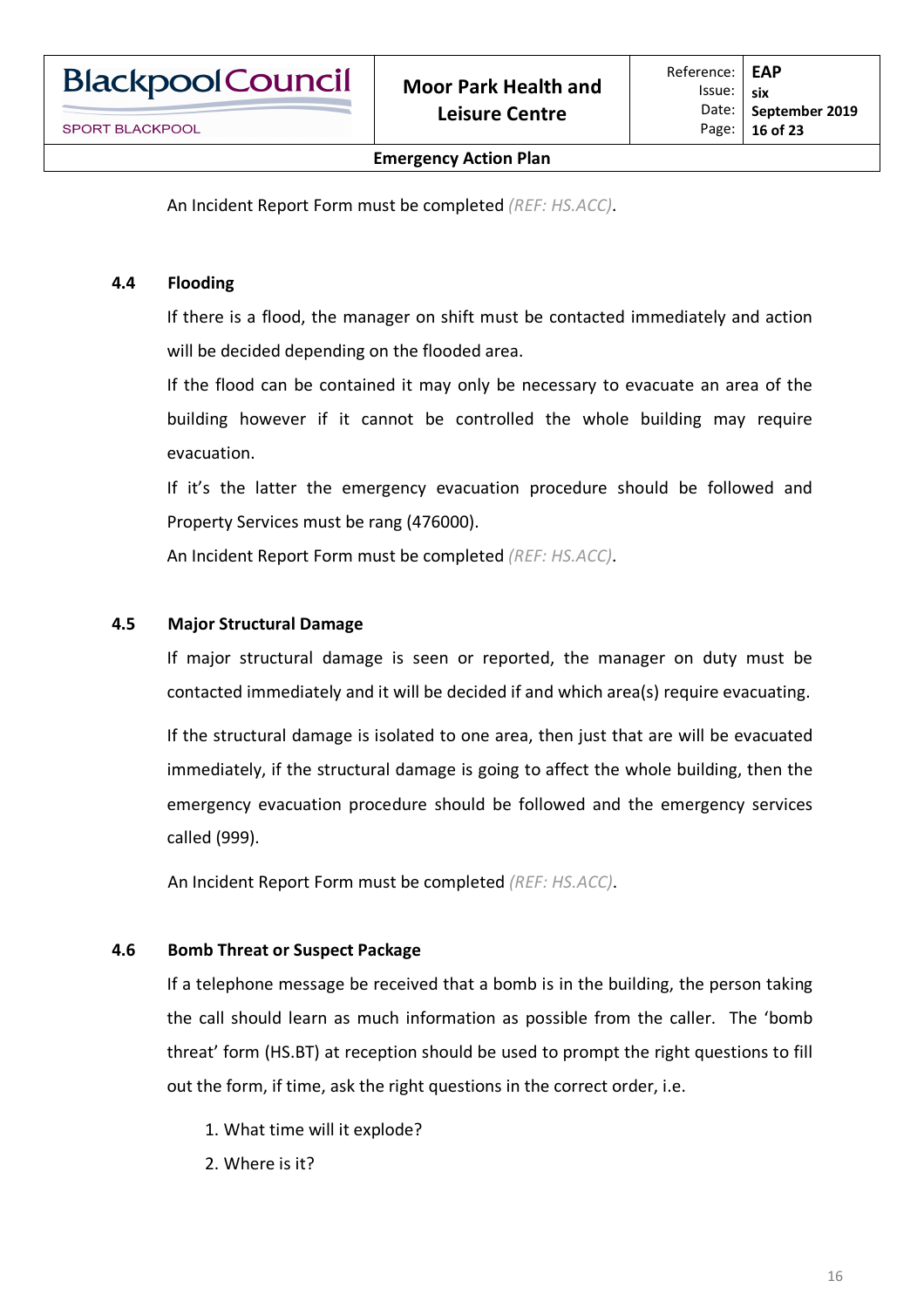#### 3. What type of device is it?

As soon as the call is over inform the manager on duty. If the taker of the call feels that there is an immediate threat and in their judgement there is no time to inform the manager then the fire alarm is to be activated at the nearest point and the fire and evacuation procedure for the building followed using a secondary assembly point which will be designated by the emergency services

The manager on duty should inform all staff, not to use mobile radio devices including mobile phones as it may be possible that these devices inadvertently detonate a bomb.

The manager on duty shall telephone the police (999) and request their assistance via a landline and also inform their next available line manager.

All bomb incidents must be reported to the Emergency Planning Officer using the Council's major incident line on 01253 398739 (ex-directory number not to be given to the public or media) or back up number 01253 477600. This will trigger the major emergency plan notifications ensuring the Chief Executive and other Senior Officers are notified immediately to ensure a standard approach to all emergencies.

If there is a suspect package that may be explosive the emergency services must be rang immediately (999) and the manager on duty contacted. The emergency evacuation procedure must be followed using a secondary assembly point which will be designated by the emergency services.

An Incident Report Form must be completed *(REF: HS.ACC)*.

#### **4.7 Faeces**

Solid faeces should be immediately removed from the area and appropriate disinfectant used to clean the area, no further action is necessary.

If the stool is runny i.e. (DIARRHOEA), the area should be immediately cleared of customers and disinfectant used to clean the area.

An Incident Report Form must be completed *(REF: HS.ACC)*.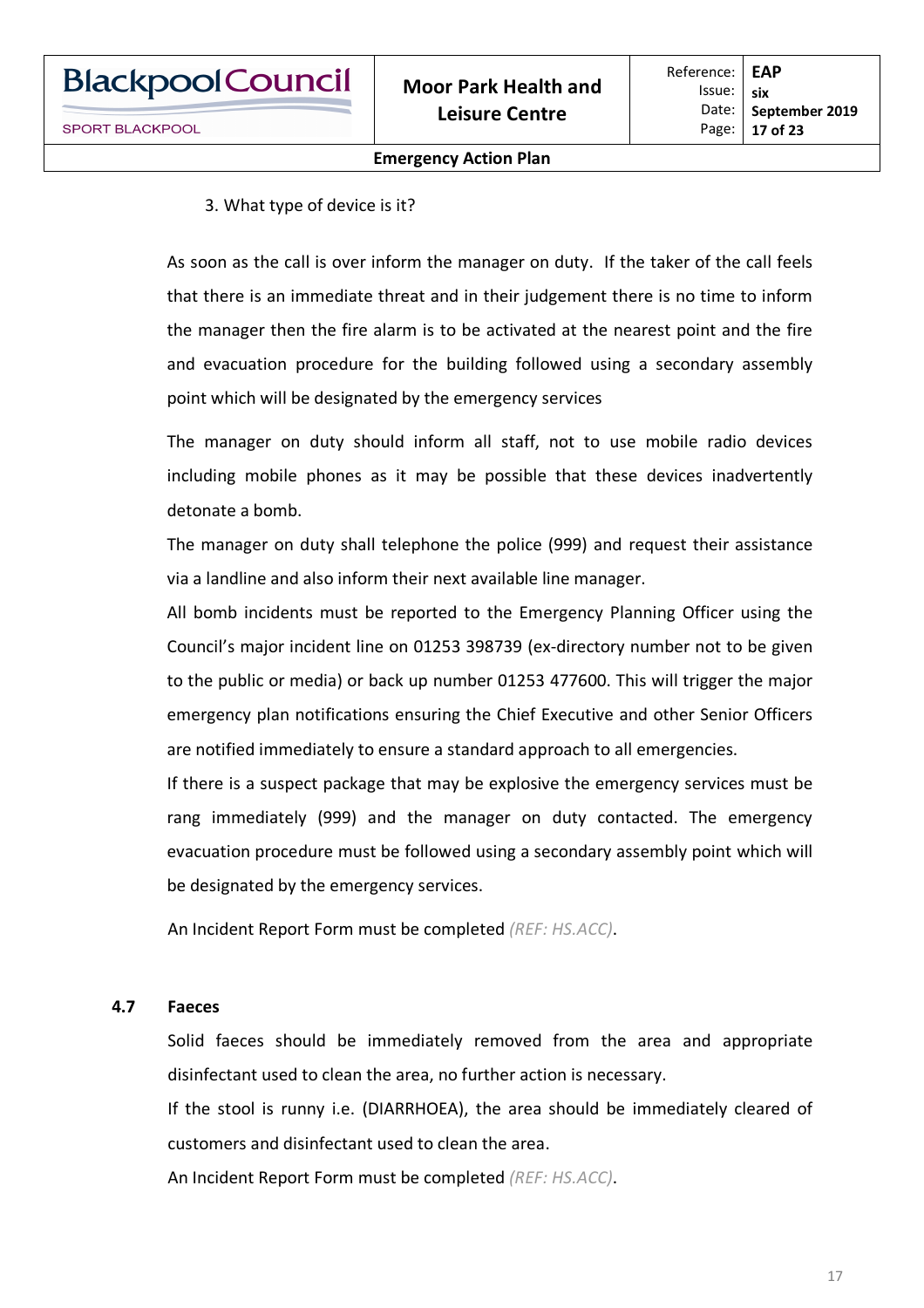#### **4.8 Blood and Vomit**

If substantial amounts of blood or vomit are spilled into an area of the facility, the area should be temporarily cleared of people, to allow cleaning with appropriate disinfectant.

Using disposable latex gloves, the blood should be covered with paper towels, gently flooded with the disinfectant and left for at least two minutes before being cleared away.

The area should be washed with water and detergent and, if possible left to dry. The bagged paper towels and gloves should be placed in the sterile waste yellow containers which are situated throughout the site.

In all cases, the manager on duty must be informed, and an Incident Report Form must be completed *(REF: HS.ACC)*.

#### **4.9 Disorderly Behaviour**

Any behaviour, which is likely to cause a nuisance or is dangerous to other customers, should be stopped immediately. Customers should be spoken to in an assertive manner indicating reasons why the behaviour is inappropriate.

If the behaviour persists, further warnings should be given.

Arguments must be avoided.

If the warnings have no effect, or if the behaviour becomes serious, the manager on duty should be called to assess the situation and ask the offender to leave, if deemed necessary.

Continuation of the offence could lead to the manager on duty calling the Police. (999).

Leisure staff should not be drawn away from their principal duty of activity supervision. Training on dealing with disorderly behaviour is given in the NPLQ training and may be further supplemented as necessary.

Any violence to staff is reportable under RIDDOR.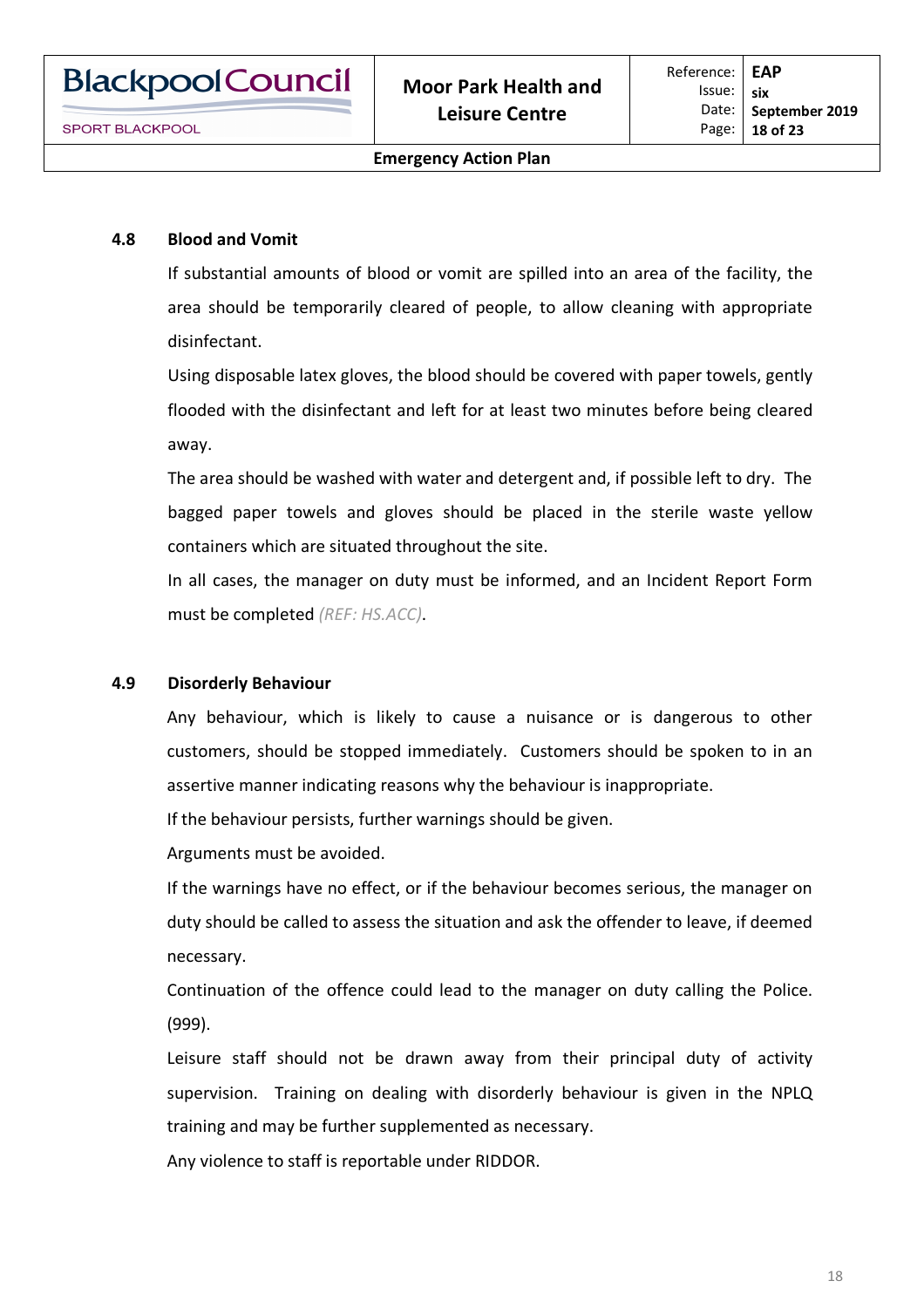#### **Emergency Action Plan**

#### **4.10. Suspected case of Covid-19**

- cleaning an area with normal household disinfectant after someone with suspected coronavirus (COVID-19) has left will reduce the risk of passing the infection on to other people
- wear disposable gloves and aprons for cleaning. These should be double-bagged, then stored securely for 72 hours then thrown away in the regular rubbish after cleaning is finished
- using a disposable 'Red' cloth, first clean hard surfaces with warm soapy water. Then disinfect these surfaces with the cleaning products you normally use. Pay particular attention to frequently touched areas and surfaces, such as bathrooms, grab-rails in corridors and stairwells and door handles
- if an area has been heavily contaminated, such as with visible bodily fluids, from a person with coronavirus (COVID-19), use protection for the eyes, mouth and nose, as well as wearing gloves and an apron
- wash hands regularly with soap and water for 20 seconds, and after removing gloves, aprons and other protection used while cleaning

# **PPE procedure when suspected case of Covid-19 has left facility:**

The minimum PPE to be worn for cleaning an area where a person with possible or confirmed coronavirus (COVID-19) is disposable gloves and an apron. Hands should be washed with soap and water for 20 seconds after all PPE has been removed.

If a risk assessment of the setting indicates that a higher level of virus may be present or there is visible contamination with body fluids, then the need for additional PPE to protect the cleaner's eyes, mouth and nose might be necessary (mask). The local Public Health England (PHE) Health Protection Team (HPT) can advise on this.

Non-healthcare workers should be trained in the correct use of a surgical mask, to protect them against other people's potentially infectious respiratory droplets when within 2 metres, and the mask use and supply of masks would need to be equivalent to that in healthcare environments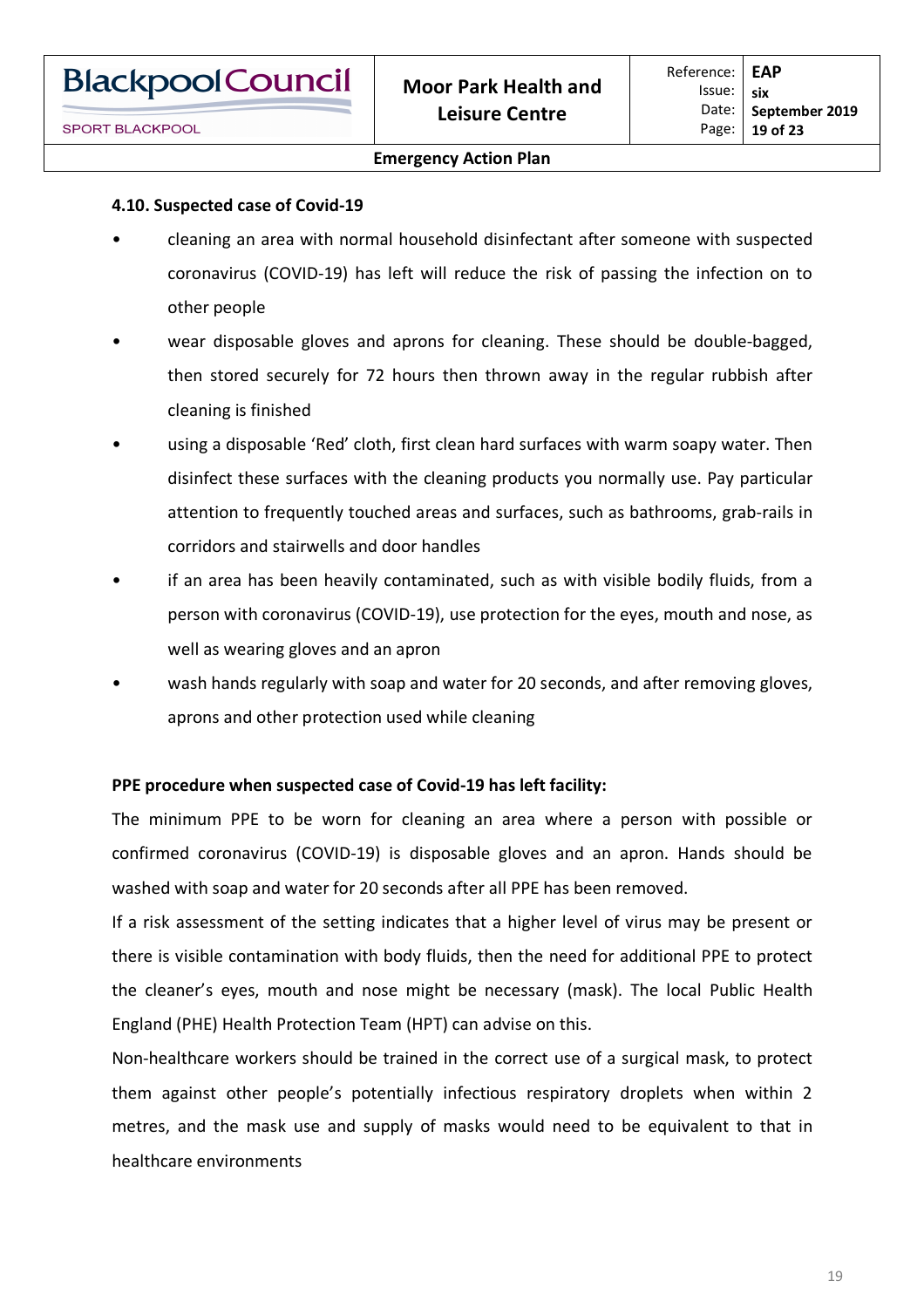# **Cleaning & disinfectant:**

Public areas where a symptomatic individual has passed through and spent minimal time, such as corridors, but which are not visibly contaminated with body fluids can be cleaned thoroughly as normal.

All surfaces that the symptomatic person has come into contact with must be cleaned and disinfected, including:

- objects which are visibly contaminated with body fluids
- all potentially contaminated high-contact areas such as bathrooms, door handles, telephones, grab-rails in corridors and stairwells
- Use disposable 'Red' cloths and disposable mop heads, to clean all hard surfaces, floors, chairs, door handles and sanitary fittings, following one of the options below:
- use either a combined detergent disinfectant solution at a dilution of 1,000 parts per million available chlorine

or…

a household detergent followed by disinfection (1000 ppm av.cl.). Follow manufacturer's instructions for dilution, application and contact times for all detergents and disinfectants

or…

- if an alternative disinfectant is used within the organisation, this should be checked and ensure that it is effective against enveloped viruses
- Avoid creating splashes and spray when cleaning.
- Any cloths and mop heads used must be disposed of and should be put into waste bags as outlined below. (see 1.7)
- Any items that are heavily contaminated with body fluids and cannot be cleaned by washing should be disposed of

#### **Waste:**

- Waste from possible cases and cleaning of areas where possible cases have been (including disposable cloths and tissues):
- Should be put in a plastic rubbish bag and tied when full.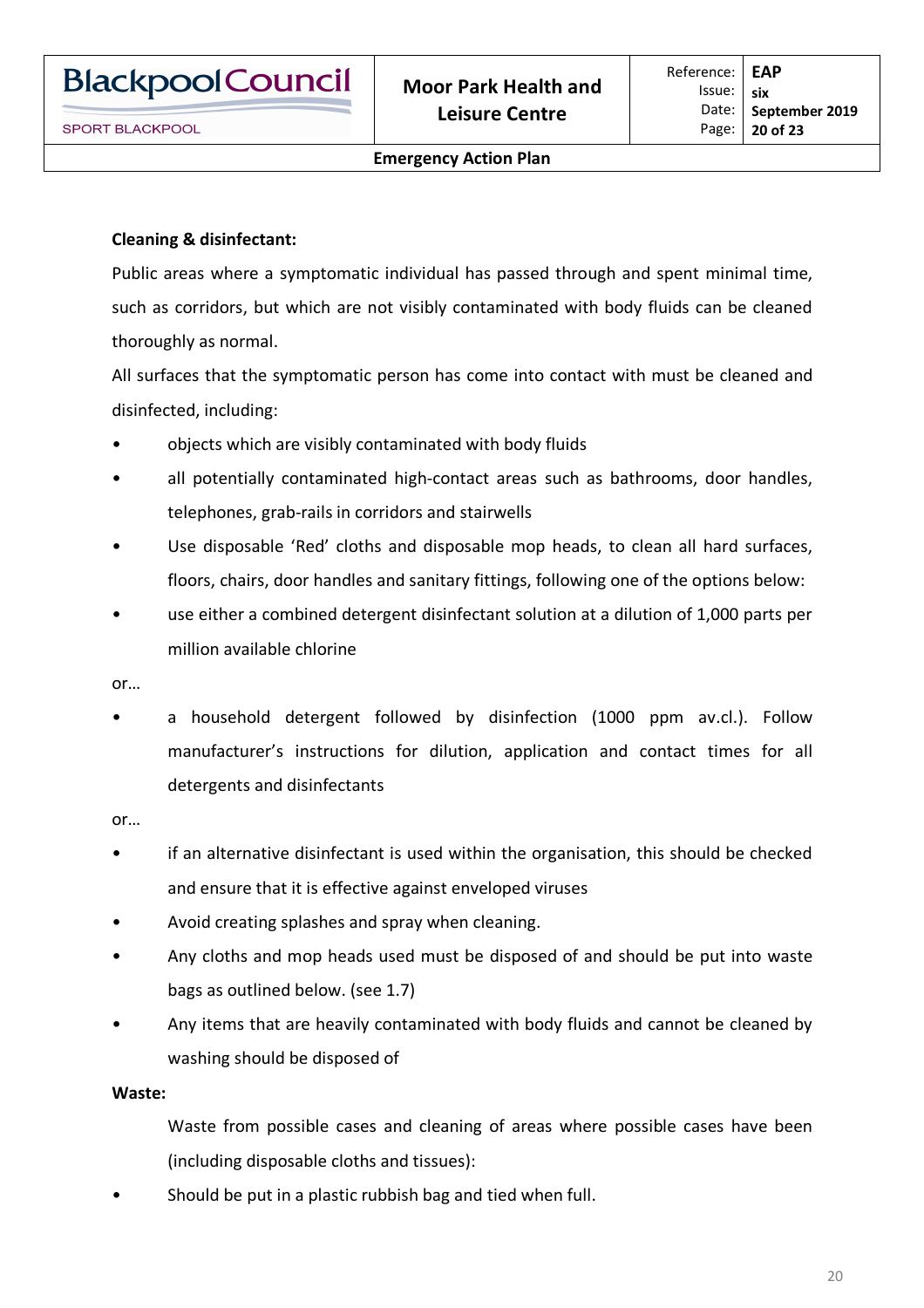#### **Emergency Action Plan**

- The plastic bag should then be placed in a second bin bag and tied.
- It should be put in a suitable and secure place and marked for storage until the individual's test results are known. Waste should be stored safely and kept away from children. You should not put your waste in communal waste areas until negative test results are known or the waste has been stored for at least 72 hours.
- if the individual tests negative, this can be put in with the normal waste
- if the individual tests positive, then store it for at least 72 hours and put in with the normal waste

If storage for at least 72 hours is not appropriate, arrange for collection as a Category B infectious waste either by your local waste collection authority if they currently collect your waste or otherwise by a specialist clinical waste contractor. They will supply you with orange clinical waste bags for you to place your bags into so the waste can be sent for appropriate treatment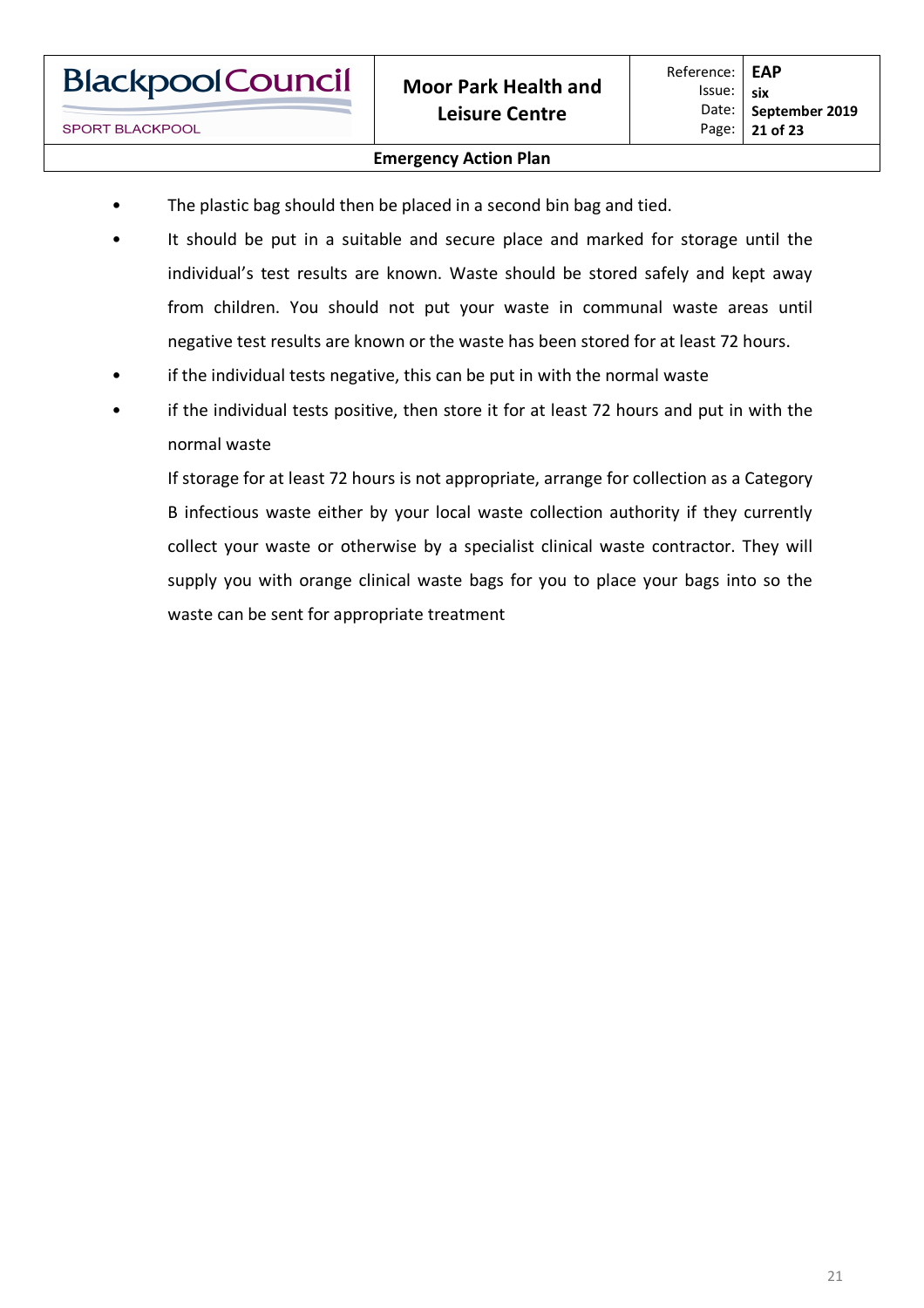# **5. Contacts in the Event of an Emergency**

In any emergency situation or closure of the facility the manager on duty is to inform their immediate Line Manager.

## **5.1 Additional Contact Information:**

Emergency Services (999) Out of office Hours - 476000 (vitaline) Michael Dulku (Senior Facilities Manager) – Major Incident Line - 01253 398739/01253 477600